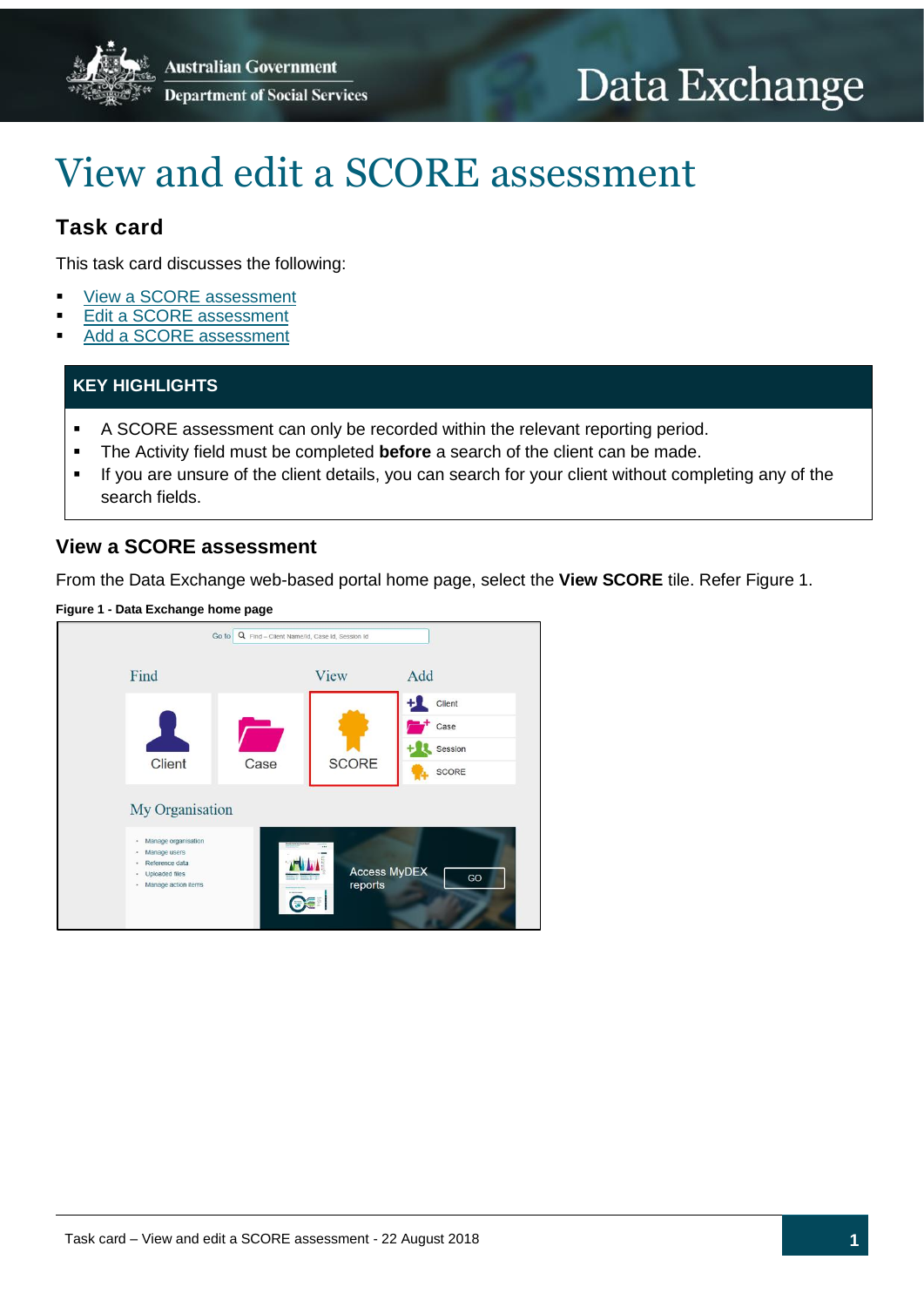The **View client SCORE** screen will display. Refer Figure 2

- 1. Select the **Activity** that the client attended. This field must be completed **before** a search of the client can be made.
- 2. Enter either partial or full details into the search fields or leave blank.
- 3. Leave the tick box **unchecked** to search for all clients who have attended that activity or **check** the tick box for clients that **have not** had a SCORE assessment recorded.

#### **Figure 2 – View client SCORE screen**

|                         | The date range is for the current reporting period, unless the activity has an extension. |   |
|-------------------------|-------------------------------------------------------------------------------------------|---|
| View client SCORE       |                                                                                           |   |
| Activity: *             | $\checkmark$                                                                              | 1 |
| Client Id:              |                                                                                           | 2 |
| Given name:             |                                                                                           |   |
| Family name:            |                                                                                           |   |
| Session conducted from: | 画<br>圓<br>dd/mm/yyyy<br>to:                                                               |   |
| Client has no SCOREs:   | 3                                                                                         |   |
|                         | <b>SEARCH</b><br><b>Clear</b>                                                             |   |

#### Select **SEARCH**.

**Note:** If you are unsure of the client details, you can select **SEARCH** without completing any of the search fields.

The results of the search will display under the **Results** section of the **View client SCORE** screen. Refer Figure 3.

**Figure 3 – Results section**

| Activity:               | Community and Home Support |          |                 | $\gamma_{\rm eff}$                        |
|-------------------------|----------------------------|----------|-----------------|-------------------------------------------|
|                         |                            |          |                 |                                           |
| Client Id:              |                            |          |                 |                                           |
| Given name:             |                            |          |                 |                                           |
| Family name:            |                            |          |                 |                                           |
| Session conducted from: | $\overline{m}$ to:         |          | dd/mm/yyyy<br>π |                                           |
| Client has no SCOREs:   | □                          |          |                 |                                           |
|                         |                            |          |                 |                                           |
|                         |                            |          |                 |                                           |
|                         | <b>SEARCH</b>              | Clear    |                 |                                           |
|                         |                            |          |                 |                                           |
|                         |                            |          |                 |                                           |
| Results (6)             |                            |          |                 |                                           |
|                         |                            |          |                 |                                           |
|                         |                            |          |                 | Show $10 \vee$                            |
| Client ID O             | Full name O                | Gender O |                 | Date of Birth @ SCORE present @ Add SCORE |
| 998                     | Julie ADAMS                | Female   | 13/08/2018      | Add                                       |
| 993                     | <b>Helen CRIGHTON</b>      | Female   | 05/12/1940      | Add                                       |
| 005                     | <b>Ruby HENDERSON</b>      | Female   | 08/08/1942      | Add                                       |
| 001                     | <b>Lucy JONES</b>          | Female   | 01/08/2018      | Add                                       |
| 009                     | <b>Naomi JAMIESON</b>      | emale    | 05/07/1940      | Add                                       |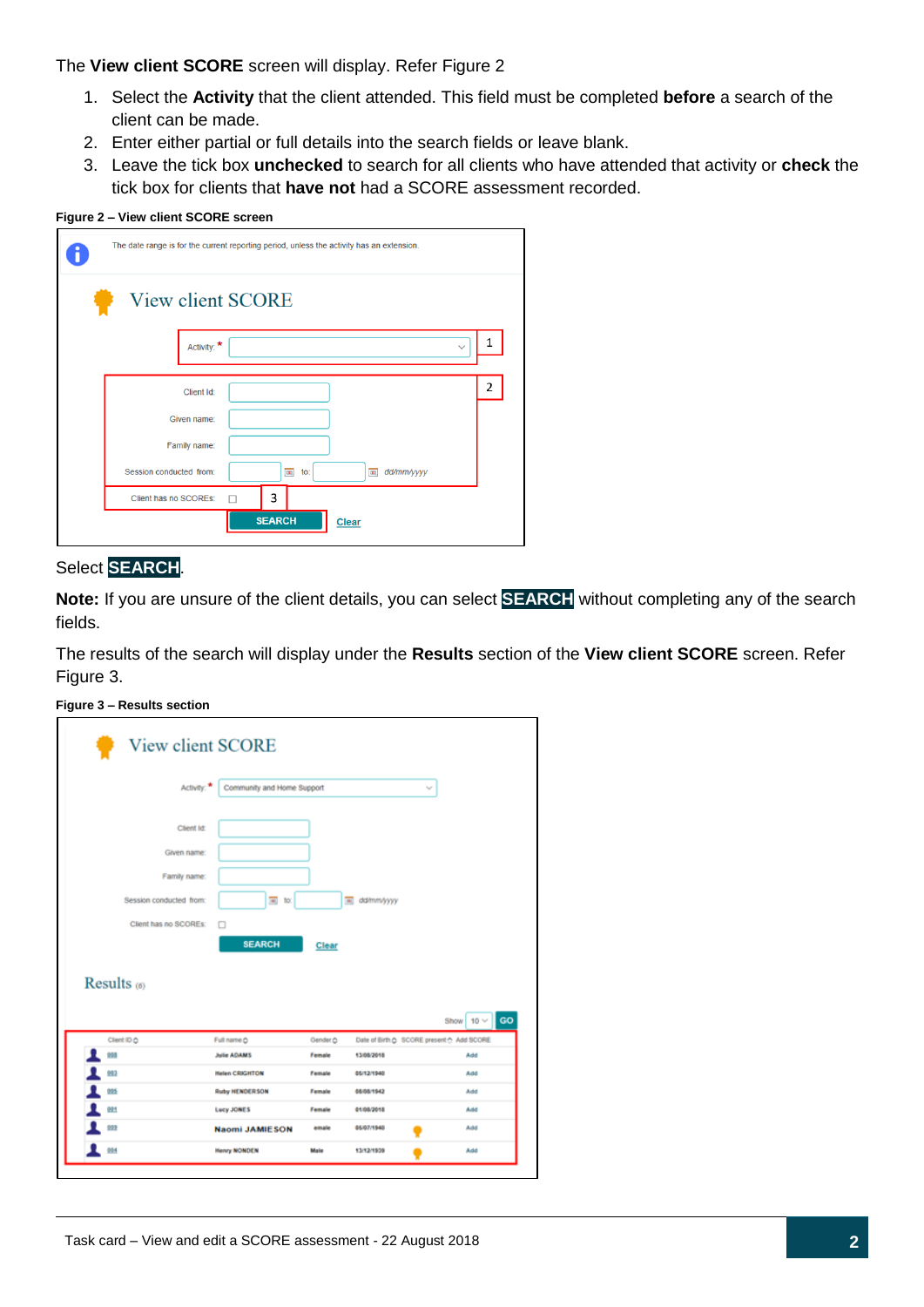Under the **View client SCORE** screen you are able to identify if a SCORE assessment has been made for a client. Refer Figure 4.

The **SCORE present** column will display with indicating that a SCORE assessment has been added to the client.

|                         | View client SCORE                         |                    |              |                                                  |
|-------------------------|-------------------------------------------|--------------------|--------------|--------------------------------------------------|
|                         | Activity:<br>Community and Home Support   |                    |              | $\sim$                                           |
|                         | Client Id:                                |                    |              |                                                  |
|                         | Given name:                               |                    |              |                                                  |
|                         | Family name:                              |                    |              |                                                  |
| Session conducted from: | $\equiv$ to:                              |                    | a dd/mm/yyyy |                                                  |
| Client has no SCOREs:   |                                           |                    |              |                                                  |
| Results (6)             | <b>SEARCH</b>                             | Clear              |              |                                                  |
|                         |                                           |                    |              |                                                  |
|                         |                                           |                    |              | GO<br>Show $10 \vee$                             |
| Client ID ☆             | Full name $\hat{C}$<br><b>Julie ADAMS</b> | Gender &<br>Female | 13/08/1950   | Date of Birth C SCORE present C Add SCORE<br>Add |
| 999<br>003              | <b>Helen CRIGHTON</b>                     | Female             | 05/12/1940   | Add                                              |
| 005                     | <b>Ruby HENDERSON</b>                     | Female             | 08/08/1942   | Add                                              |
| 001                     | <b>Lucy JONES</b>                         | Female             | 01/08/1955   | Add                                              |
| 009                     | <b>Naomi JAMIESON</b>                     | Female             | 05/07/1940   | Add                                              |

Select  $\Box$  at the top of the column to sort the records. Refer Figure 5.

| Results $(6)$ |                       |          |            |                                           |                         |
|---------------|-----------------------|----------|------------|-------------------------------------------|-------------------------|
|               |                       |          |            |                                           | GO<br>$10 \vee$<br>Show |
| Client ID &   | Full name $\hat{C}$   | Gender & |            | Date of Birth & SCORE present & Add SCORE |                         |
| 009           | <b>Naomi JAMIESON</b> | Female   | 05/07/1940 |                                           | Add                     |
| 004           | <b>Henry NONDEN</b>   | Male     | 13/12/1939 |                                           | Add                     |
| 008           | <b>Julie ADAMS</b>    | Female   | 13/08/1950 |                                           | Add                     |
| 003           | <b>Helen CRIGHTON</b> | Female   | 05/12/1940 |                                           | Add                     |
| 005           | <b>Ruby HENDERSON</b> | Female   | 08/08/1942 |                                           | Add                     |
| 991           | <b>Lucy JONES</b>     | Female   | 01/08/1955 |                                           | Add                     |

**Figure 5 – SCORE present field sort function**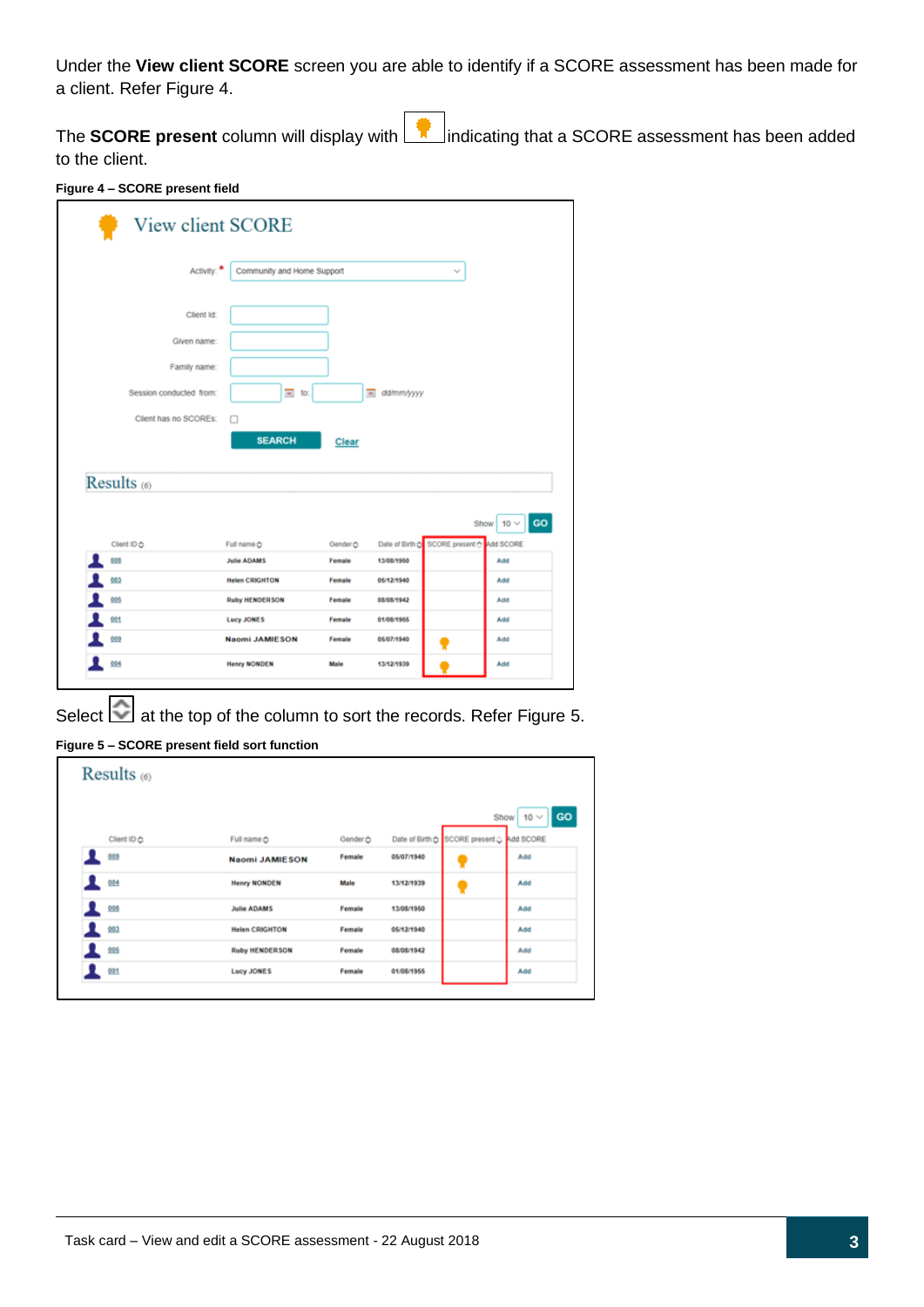Select the **Client ID hyperlink** of the client that the SCORE assessment is to be viewed. Refer Figure 6.

**Figure 6 – Client ID hyperlink**

|               |                       |          |                                           | <b>GO</b><br>$10 \vee$<br>Show |
|---------------|-----------------------|----------|-------------------------------------------|--------------------------------|
| Client ID<br> | Full name $\hat{C}$   | Gender ☆ | Date of Birth & SCORE present & Add SCORE |                                |
| 008           | <b>Julie ADAMS</b>    | Female   | 13/08/1950                                | Add                            |
| 003           | <b>Helen CRIGHTON</b> | Female   | 05/12/1940                                | Add                            |
| 005           | <b>Ruby HENDERSON</b> | Female   | 08/08/1942                                | Add                            |
| 1001          | <b>Lucy JONES</b>     | Female   | 01/08/1955                                | Add                            |
| 009           | <b>Naomi JAMIESON</b> | Female   | 05/07/1940                                | Add                            |
| 004           | <b>Henry NONDEN</b>   | Male     | 13/12/1939                                | Add                            |

The **Client profile** screen will display with the cases and sessions that the client has attended. Refer Figure 7.

Select **VIEW CLIENT SCORE** to view the SCOREs that have been recorded for this client.

| ı.                         | Client profile                              |                              |                                                                                           |                 |                                   |                                              |
|----------------------------|---------------------------------------------|------------------------------|-------------------------------------------------------------------------------------------|-----------------|-----------------------------------|----------------------------------------------|
|                            |                                             |                              |                                                                                           |                 | DELETE CLIENT EDIT CLIENT DETAILS |                                              |
|                            | Naomi JAMIESON                              |                              |                                                                                           |                 |                                   |                                              |
|                            | Client ID:<br>Name provided is a pseudonym: | 005<br>No                    |                                                                                           |                 |                                   |                                              |
|                            | Estimated Date of Birth:<br>Date of birth:  | No<br>08/08/1942             |                                                                                           |                 |                                   |                                              |
|                            | Gender:<br>SCORES available:                | Female<br>N <sub>0</sub>     |                                                                                           |                 |                                   |                                              |
|                            | Tags                                        |                              |                                                                                           | + ADD SAVE TAGS |                                   |                                              |
| MORE V                     |                                             |                              |                                                                                           |                 |                                   |                                              |
|                            |                                             |                              |                                                                                           |                 | <b>VIEW CLIENT SCORE</b>          |                                              |
| $\text{Cases}$ (6)         |                                             |                              |                                                                                           |                 |                                   | <b>ADD A CASE</b>                            |
| Case ID O<br>20113365      | Outlet O<br><b>Catchment Team</b>           |                              | Program activity O<br>Financial Crisis and Material Aid -                                 | Sessions<br>4   | Created on O<br>09/08/2018        |                                              |
| AZ0001                     | <b>Bay Area Services</b>                    |                              | <b>Emergency Relief</b><br>Financial Crisis and Material Aid -<br><b>Emergency Relief</b> | 4               | 09/08/2018                        |                                              |
| Community Event 1          | <b>Bay Area Services</b>                    |                              | Financial Crisis and Material Aid -<br><b>Emergency Relief</b>                            | 2               | 05/05/2018                        |                                              |
| Transport.<br>Tuesdays     | <b>Bay Area Services</b>                    |                              | Community and Home Support                                                                | ż               | 03/08/2018                        |                                              |
| Food parcels               | <b>Bay Area Services</b>                    |                              | Financial Crisis and Material Aid -<br><b>Emergency Relief</b>                            | o               | 03/08/2018                        |                                              |
| Hot Meals on<br>Wednesdays | <b>Bay Area Services</b>                    |                              | Community and Home Support                                                                | з               | 03/08/2018                        |                                              |
|                            |                                             |                              |                                                                                           |                 |                                   |                                              |
|                            |                                             |                              |                                                                                           |                 |                                   |                                              |
| Sessions (4)               |                                             |                              |                                                                                           |                 |                                   |                                              |
| Session ID O<br>0003       | Case ID O<br>Hot Meals on                   | Session date O<br>01/08/2018 | Service type O<br><b>Meals at Home</b>                                                    |                 | Participation O<br>Client         | Created on $\ddot{\mathbb{Q}}$<br>22/08/2018 |
| 9910                       | Wednesdays<br>20113366                      | 13/08/2018                   | <b>Intakelassessment</b>                                                                  |                 | <b>Support Person</b>             | 13/08/2018                                   |
| 0002                       | Transport -<br><b>Tuesdays</b>              | 10/07/2018                   | Meals at Home                                                                             |                 | Client                            | 09/08/2018                                   |

**Figure 7 – Client profile screen**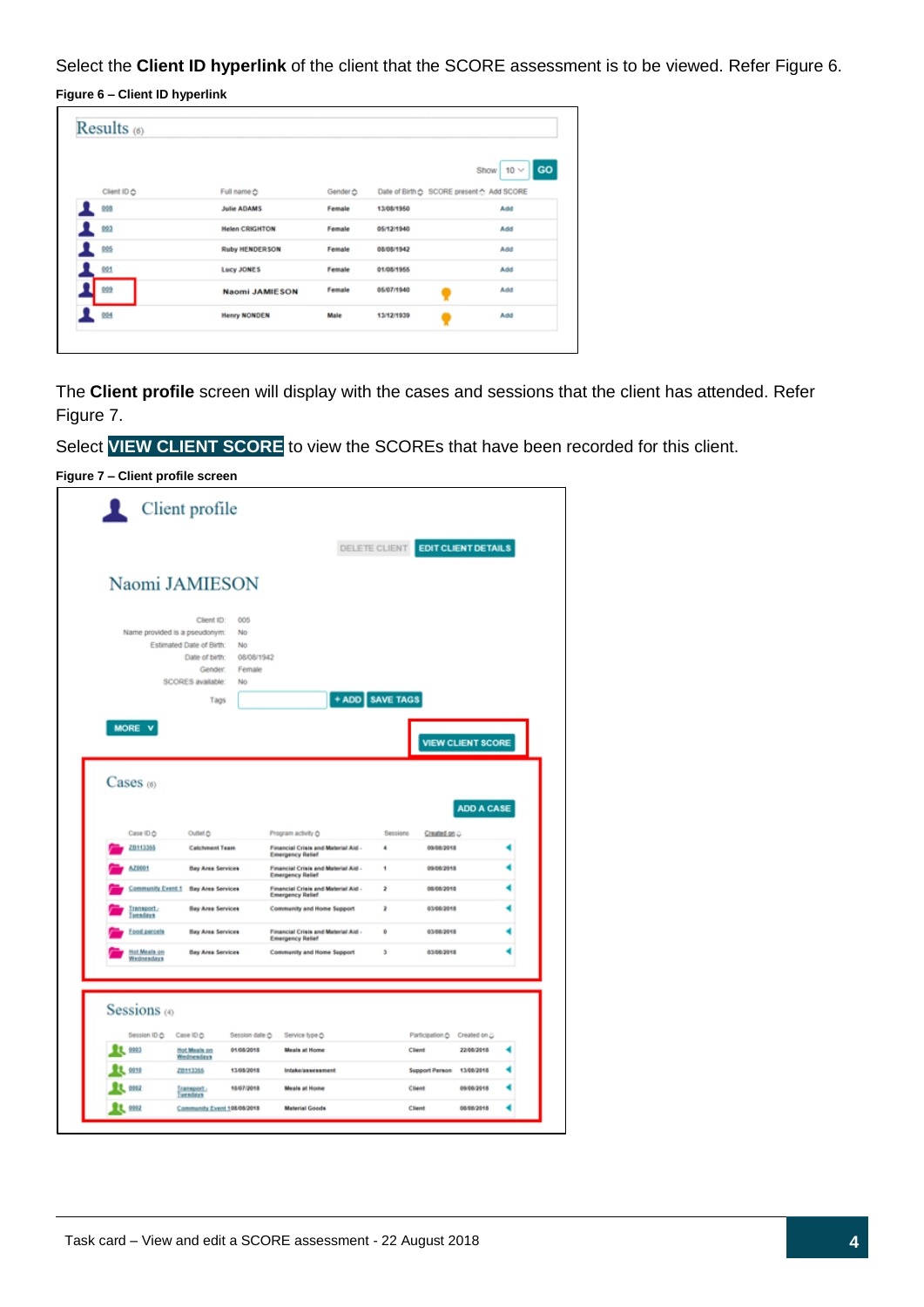The **SCORE Assessments** screen displays with a listing of the SCORE assessments that have been recorded for the selected client. Refer Figure 8.

**Figure 8 – SCORE Assessments screen**

| Client details |                   |                   |      |                      |                                                                  |                                     |    |
|----------------|-------------------|-------------------|------|----------------------|------------------------------------------------------------------|-------------------------------------|----|
|                |                   | Name:             |      | Naomi JAMIESON       |                                                                  |                                     |    |
|                |                   | Client ID:        | 1947 |                      |                                                                  |                                     |    |
|                | Client SCOREs (2) |                   |      |                      |                                                                  |                                     |    |
|                | Session Id        | <b>SCORE</b> type |      | <b>Activity Name</b> | <b>Outlet Name</b>                                               | Show<br>$10 \vee$<br>Session Date ☆ | GO |
| 912            |                   |                   |      |                      | Circumstances Family and Relationship Services Local High School | 15/08/2018                          |    |

Select to expand the extra details fields. Refer Figure 9.

#### **Figure 9 – Extra details fields for SCORE**



Select  $\boxed{\phantom{a}}$  to collapse the extra details fields.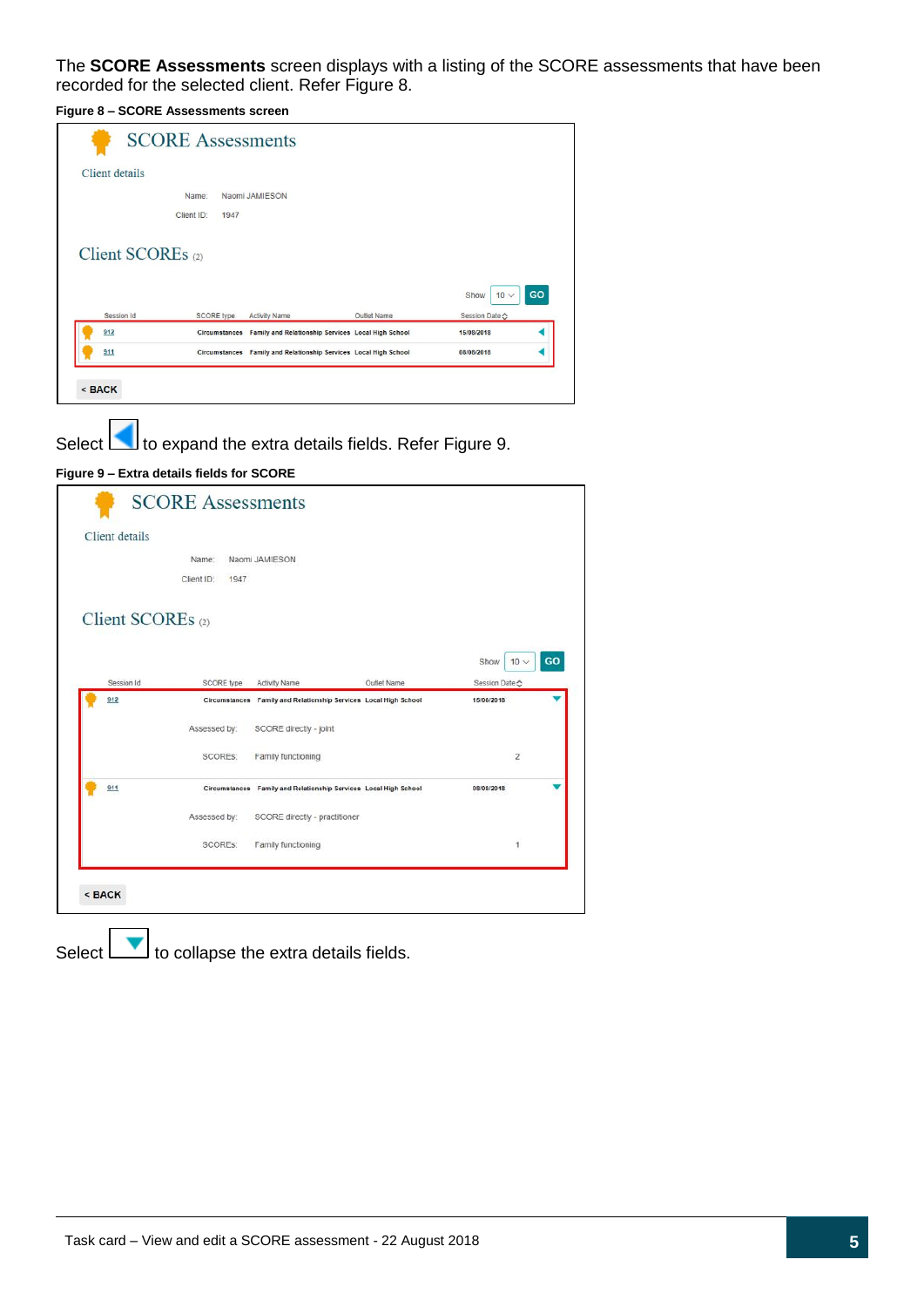## <span id="page-5-0"></span>**Edit a SCORE assessment**

SCORE assessments can be edited at any time within the reporting period that they were recorded.

Start from the **SCORE Assessments** screen at Figure 9.

Select the **Session Id hyperlink** for the session the SCORE is recorded against. Refer Figure 10.

**Figure 10 – SCORE Assessments screen – Session Id hyperlink**

|                   | <b>SCORE Assessments</b> |                      |                                                    |                                     |    |
|-------------------|--------------------------|----------------------|----------------------------------------------------|-------------------------------------|----|
| Client details    |                          |                      |                                                    |                                     |    |
|                   | Name:                    | Naomi JAMIESON       |                                                    |                                     |    |
|                   | Client ID:<br>1947       |                      |                                                    |                                     |    |
| Client SCOREs (2) |                          |                      |                                                    |                                     |    |
| Session Id        | <b>SCORE</b> type        | <b>Activity Name</b> | Outlet Name                                        | Show<br>$10 \vee$<br>Session Date ☆ | GO |
| 912               | <b>Circumstances</b>     |                      | Family and Relationship Services Local High School | 15/08/2018                          |    |

The **Session details** screen will display with a listing of the clients that attended the session. Refer Figure 11.

Select  $\Box$  to expand the extra details fields.

**Figure 11 – Session details screen**

|                                             | Session details       |                             |                             |        |                                |                                                |  |
|---------------------------------------------|-----------------------|-----------------------------|-----------------------------|--------|--------------------------------|------------------------------------------------|--|
|                                             |                       |                             | DELETE SESSION COPY SESSION |        |                                | <b>EDIT SESSION DETAILS</b>                    |  |
|                                             | Case ID:              | 0239                        |                             |        |                                |                                                |  |
|                                             | Session ID:           | 911                         |                             |        |                                |                                                |  |
|                                             | Session date:         | 8/08/2018                   |                             |        |                                |                                                |  |
|                                             | Service type:         | Child/Youth focussed groups |                             |        |                                |                                                |  |
| Number of unidentified clients attended     | session:              | 0                           |                             |        |                                |                                                |  |
|                                             | Service setting:      | Digital                     |                             |        |                                |                                                |  |
|                                             |                       |                             |                             |        |                                |                                                |  |
|                                             | Interpreter present:  |                             |                             |        |                                |                                                |  |
| Participation type <> Name <> $\bigcirc$    |                       | Client ID &                 | Date of Birth               | Gender | Referrals to other<br>services | <b>EDIT ATTENDEES</b><br><b>Clients SCOREs</b> |  |
| Client                                      | <b>Ben JONES</b>      | 1948                        | 24/07/1976                  | Male   | 88+                            |                                                |  |
| Clients attended the session<br>Client      | <b>Naomi JAMIESON</b> | 1947                        | 07/01/1987                  | Female | 22+                            |                                                |  |
| <b>Community SCOREs</b><br>No SCOREs found. |                       |                             |                             |        |                                | <b>ADD COMMUNITY SCORE</b>                     |  |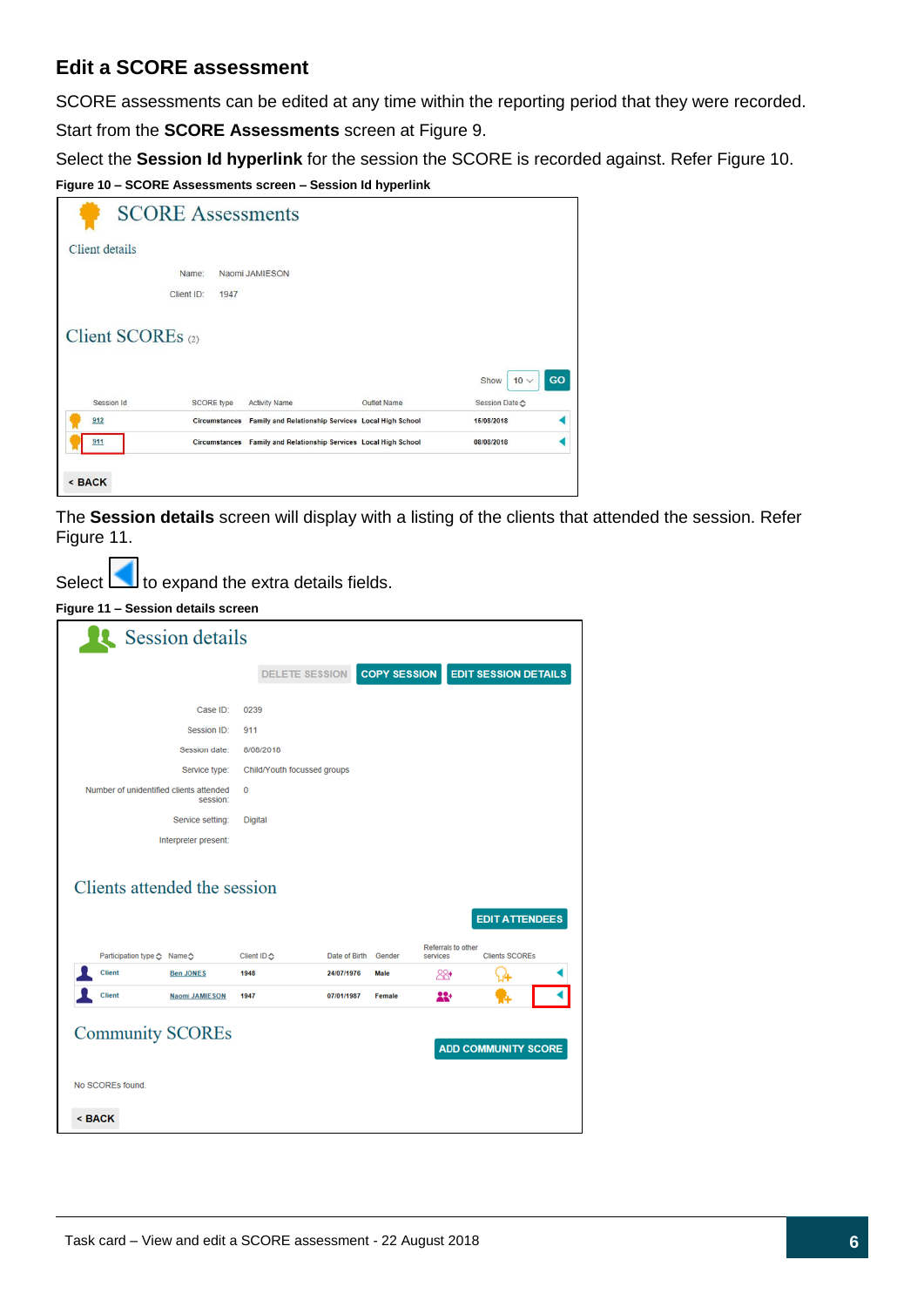The **SCORE details** field will display the SCORE assessment recorded. Refer Figure 12.

Select  $\boxed{\cdot}$  to edit the SCORE record.

|  |  | Figure 12 - Edit a SCORE assessment |
|--|--|-------------------------------------|

|                                 |                       |             |                      |                                            |        |                                | <b>EDIT ATTENDEES</b> |  |
|---------------------------------|-----------------------|-------------|----------------------|--------------------------------------------|--------|--------------------------------|-----------------------|--|
| Participation type <> Name <> 6 |                       | Client ID ← |                      | Date of Birth                              | Gender | Referrals to other<br>services | <b>Clients SCOREs</b> |  |
| Client                          | <b>Ben JONES</b>      | 1948        |                      | 24/07/1976                                 | Male   | $88 +$                         |                       |  |
| Client                          | <b>Naomi JAMIESON</b> | 1947        |                      | 07/01/1987                                 | Female | 22+                            |                       |  |
| <b>Referrals</b>                |                       |             | <b>SCORE details</b> |                                            |        |                                |                       |  |
|                                 |                       |             |                      |                                            |        |                                |                       |  |
| External                        |                       |             | Circumstances        |                                            |        |                                |                       |  |
| Family functioning              |                       | 侖           |                      | Assessed by: SCORE directly - practitioner |        |                                | 而                     |  |
|                                 |                       |             |                      | Family functioning                         |        |                                |                       |  |

Adjust the rating/s as required and select **SAVE**.

Select  $\boxed{\phantom{1}}$  to collapse the extra details fields.